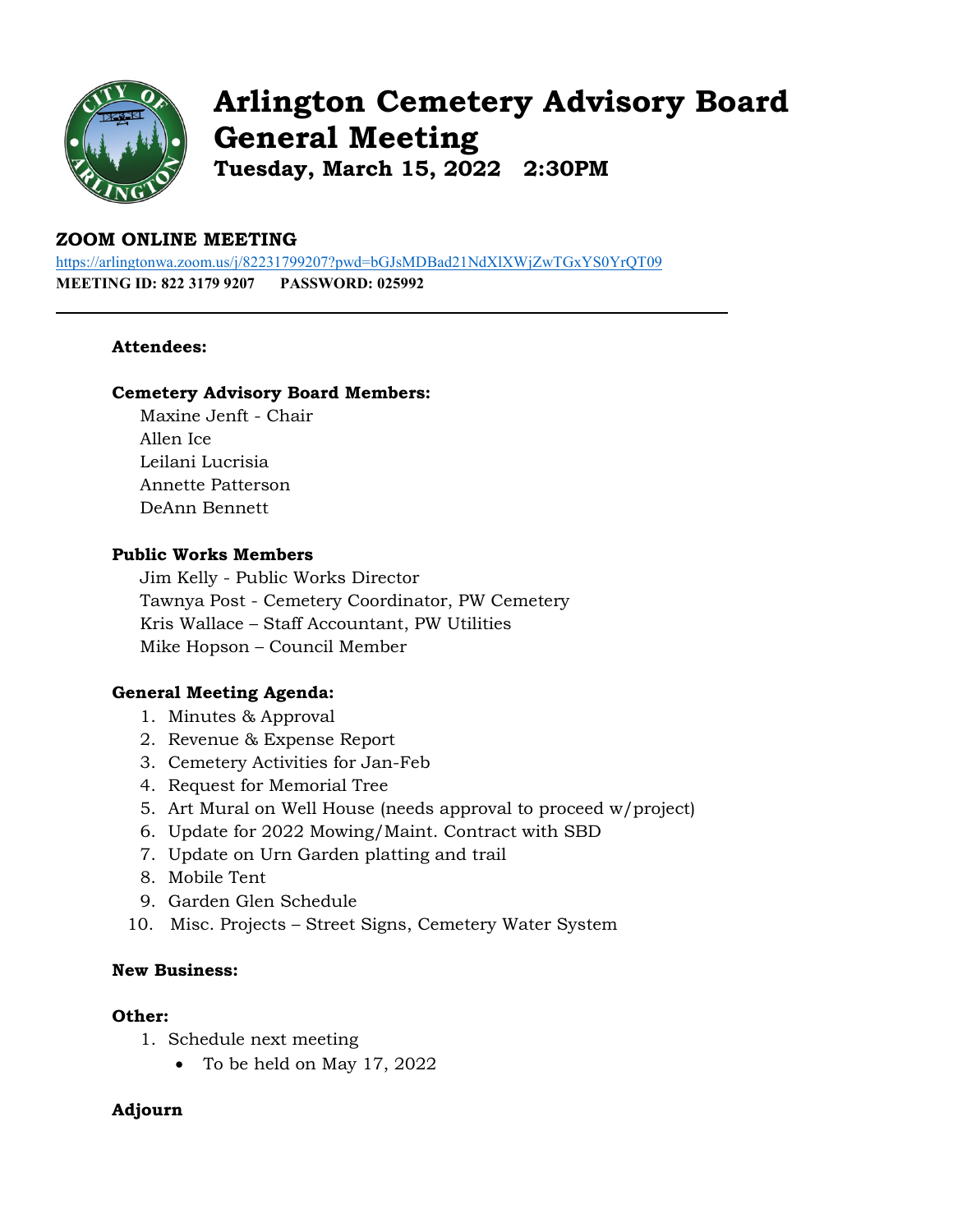

**Arlington Cemetery Advisory Board MEETING MINUTES January 18, 2021 / 2:30 PM**

# **Board Members:**

Maxine Jenft *(not present)* Allen Ice Annette Patterson Leilani Lucrisia - Absent DeAnn Bennett

# **City Members**:

Jim Kelly - Public Works Director Tawnya Post – Cemetery Coordinator Kris Wallace – Staff Accountant, PW Utilities Debora Nelson – Council Member - Absent

# Meeting:

The January 18, 2021 meeting was called to order at 2:30pm via Zoom Meeting.

# **DISCUSSION ITEMS:**

**Minutes & Approval:** November 2021 Minutes were approved as written, no comments or changes to be made.

**Meeting Schedule:** 2022 Meeting Schedule was reviewed. No concerns, so it was set and agreed upon.

**Revenue & Expense:** Handouts to review were emailed to discuss. Closing year end of 2021 is looking pretty good. A transfer of \$7,000 is planned to go to the Capital fund, we were budgeted for \$10,000 so we are close and looking good on that. In 2022 we will discuss a plan to have a buffer in the Operating Fund, as a 3 month expense is the general working amount to try to have in reserve.

**Cemetery Activities:** A handout was reviewed and discussion of burials and headstone installations followed. Discussion about overall increase in activity, overall it still seems to be split rather evenly between traditional vs cremation burials. Covid 19 is likely an